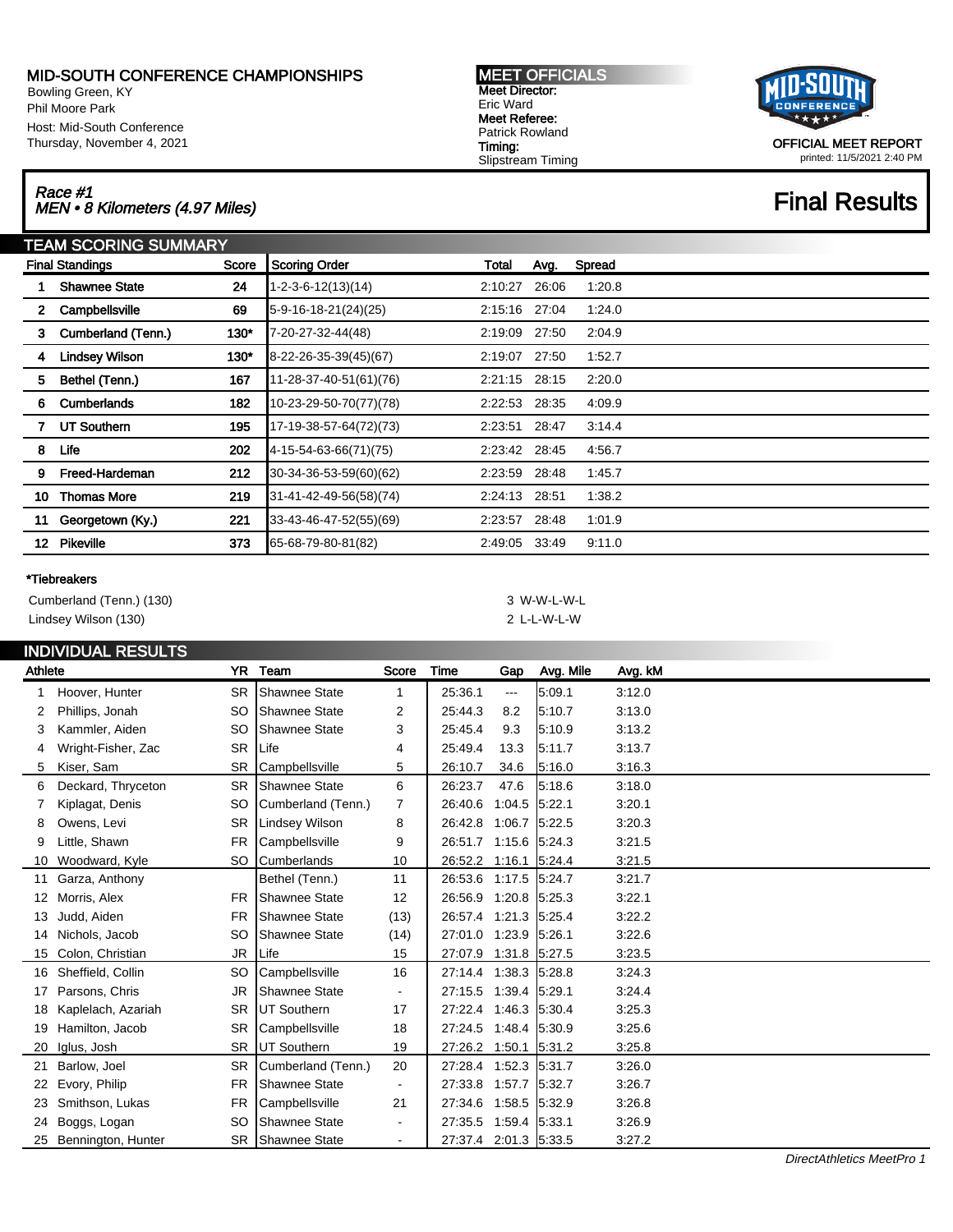### MID-SOUTH CONFERENCE CHAMPIONSHIPS

Bowling Green, KY Phil Moore Park Host: Mid-South Conference Thursday, November 4, 2021

### Race #1 Race #1<br>MEN • 8 Kilometers (4.97 Miles) Final Results

MEET OFFICIALS Meet Director: Eric Ward Meet Referee: Patrick Rowland Timing: Slipstream Timing



OFFICIAL MEET REPORT printed: 11/5/2021 2:40 PM

| YR Team<br>Athlete<br>Score<br>Time<br>Gap<br>Avg. Mile<br>Avg. kM<br>5:33.8<br>26 Foushee, Nolan<br><b>FR</b><br>Lindsey Wilson<br>22<br>27:39.1<br>2:03.0<br>3:27.4<br>FR<br>23<br>27:43.8<br>2:07.7<br>5:34.8<br>3:28.0<br>Connelly, Daniel<br>Cumberlands<br>27<br>FR<br>27.44.4<br>2:08.3<br>5:34.9<br>3:28.0<br>Brady, Dakota<br>Campbellsville<br>(24)<br>28<br>JR<br>(25)<br>27:49.6<br>2:13.5<br>5.35.9<br>3:28.7<br>Crawford, Jarrett<br>Campbellsville<br>29<br>Stearns, Justin<br>FR<br>26<br>27:50.5<br>2:14.4<br>5:36.1<br>3:28.8<br>30<br>Lindsey Wilson<br>Freeman, Luke<br><b>FR</b><br>27<br>27:58.0 2:20.9<br>5.37.6<br>3:29.7<br>Cumberland (Tenn.)<br>31<br>FR<br>28:01.6<br>2:25.5<br>5:38.3<br>3:30.2<br>Lafon, Ethan<br><b>Shawnee State</b><br>32<br>$\blacksquare$<br>Bethel (Tenn.)<br>28<br>28:02.9<br>2:26.8<br>5:38.6<br>3:30.4<br>Kipkemboi, Dennis<br>33<br>2:27.5<br>29<br>28:03.6<br>5:38.7<br>3:30.4<br>Mengich, Kevin<br>FR.<br>Cumberlands<br>34<br>Ray, Matthew<br>JR<br>30<br>2:31.3 5:39.5<br>3:30.9<br>35<br>Freed-Hardeman<br>28:07.4<br>Klenk, David<br>JR<br><b>Thomas More</b><br>31<br>28:08.7 2:32.6<br>5:39.8<br>3:31.1<br>36<br>FR<br>32<br>28:16.3<br>2:40.2<br>5:41.3<br>3:32.0<br>Crockett, Aidan<br>Cumberland (Tenn.)<br>37<br>Clark, Nick<br><b>FR</b><br>33<br>28:16.9<br>2:40.8<br>5.41.4<br>3:32.1<br>Georgetown (Ky.)<br>38<br>SO<br>Freed-Hardeman<br>34<br>2:41.3<br>5.41.5<br>3:32.2<br>39<br>England, Jacob<br>28:17.4<br>Clark, Victor<br><b>SO</b><br>35<br>28:19.2<br>2:43.1<br>5:41.9<br>3:32.4<br>40<br>Lindsey Wilson<br>3:32.5<br>Mangrum, Nathan<br><b>FR</b><br>Freed-Hardeman<br>36<br>2:43.7<br>5:42.0<br>28:19.8<br>41<br><b>FR</b><br>28:20.9<br>2:44.8<br>5.42.2<br>3:32.6<br>Bennett, Sam<br>Campbellsville<br>42<br>$\overline{\phantom{a}}$<br>FR<br><b>Shawnee State</b><br>28:22.0<br>2:44.9<br>5.42.4<br>3:32.7<br>Hacker, Eric<br>43<br>$\overline{\phantom{a}}$<br>Bethel (Tenn.)<br>37<br>28:27.2 2:51.1<br>5.43.5<br>3:33.4<br>Herrera, Jonathan<br>44<br>Smith, Landen<br>Shawnee State<br>28:32.5<br>2:56.4 5:44.6<br>3:34.1<br>45<br>FR<br>$\blacksquare$<br>Shepherd, Zach<br><b>FR</b><br><b>UT Southern</b><br>38<br>28:34.2<br>2:58.1<br>5:44.9<br>3:34.3<br>46<br>JR<br>39<br>28:35.4<br>2:59.3<br>5.45.1<br>3:34.4<br>Tucker, Jordan<br>Lindsey Wilson<br>47<br>FR<br>40<br>28:37.5<br>3:01.4<br>5.45.6<br>3:34.7<br>Devoto, Ariel<br>Bethel (Tenn.)<br>48<br>3:02.3<br>Shaffer, Austin<br>FR<br>28:38.4<br>5.45.7<br>3:34.8<br>Thomas More<br>41<br>49<br>Powers, Johnny<br>FR<br>42<br>28:42.0<br>3:04.9<br>5.46.5<br>3:35.2<br>Thomas More<br>50<br>Kinsey, Ben<br><b>FR</b><br>43<br>3.06.6<br>5.46.6<br>3:35.3<br>Georgetown (Ky.)<br>28:42.7<br>51<br>FR<br>44<br>28:45.5<br>3:09.4<br>5.47.2<br>3:35.7<br>Harzbecker, Jacob<br>Cumberland (Tenn.)<br>52<br>JR<br>28:47.8<br>3:11.7<br>5.47.6<br>3:36.0<br>Headrick, Jim<br>Lindsey Wilson<br>(45)<br>53<br>Peoples, Sam<br><b>FR</b><br>28:48.9<br>3.12.8<br>5:47.9<br>3:36.1<br>Georgetown (Ky.)<br>46<br>54<br>Perkins, Bradley<br>SO<br>47<br>28:49.3<br>3:13.2<br>5:47.9<br>3:36.2<br>55<br>Georgetown (Ky.)<br><b>FR</b><br>3:14.2<br>5:48.1<br>3:36.3<br>Rhoden, Ethan<br>Cumberland (Tenn.)<br>(48)<br>28:50.3<br>56<br>FR<br>28:57.3<br>3:21.2<br>5:49.5<br>3:37.2<br>Belville, Hunter<br>Thomas More<br>49<br>57<br><b>FR</b><br>Shawnee State<br>28:58.6<br>3:22.5<br>5.49.8<br>Blizzard, Mason<br>3:37.3<br>58<br>$\overline{\phantom{a}}$<br>Crowe, DeShawn<br>29:11.2<br>3:35.1<br>5.52.3<br>3:38.9<br>FR<br>Cumberlands<br>50<br>59<br>3:37.4 5:52.8<br>Childress, Stetson<br>FR<br>Bethel (Tenn.)<br>51<br>29:13.5<br>3:39.2<br>60<br>Gatewood, Wyatt<br>Georgetown (Ky.)<br>52<br>29:18.8 3:42.7<br>5:53.9<br>3:39.8<br>SO<br>61<br>29:21.3 3:45.2<br>Williams, Drew<br>Freed-Hardeman<br>53<br>5:54.4<br>3:40.2<br>FR<br>62<br>29:23.0 3:45.9<br>Figueroa, Christian<br>JR<br>Life<br>54<br>5:54.7<br>3:40.4<br>63<br>3:49.9<br>Campbellsville<br>29:27.0<br>5:55.5<br>3:40.9<br>McAninch, Ian<br>SO<br>64<br>3.53.0 5.55.9<br>Shugert, Makachi<br>FR<br>Shawnee State<br>29:29.1<br>3:41.1<br>65<br>$\blacksquare$<br>Downs, Jaxon<br>JR<br>Georgetown (Ky.)<br>29:31.8 3:55.7<br>5:56.5<br>3:41.5<br>(55)<br>66<br>Rauch, Matthew<br>Shawnee State<br>29:43.7 4:07.6<br>5:58.9<br>3:43.0<br>FR<br>67<br>$\blacksquare$<br>29:45.2 4:09.1<br>Hoggard, Thomas<br><b>SR</b><br>Shawnee State<br>5:59.2<br>3:43.1<br>68<br>$\blacksquare$<br>29:46.8 4:10.7<br>Justice, Luke<br><b>Thomas More</b><br>5:59.5<br>3:43.3<br>SO<br>56<br>69<br>Hill, Cody<br>UT Southern<br>29:51.3 4:15.2 6:00.4<br>FR<br>57<br>3:43.9<br>70<br>71 Lanter, Nick<br>29:52.4 4:16.3 6:00.6 | INDIVIDUAL RESULTS (cont'd) |  |                |      |  |  |  |        |  |  |
|----------------------------------------------------------------------------------------------------------------------------------------------------------------------------------------------------------------------------------------------------------------------------------------------------------------------------------------------------------------------------------------------------------------------------------------------------------------------------------------------------------------------------------------------------------------------------------------------------------------------------------------------------------------------------------------------------------------------------------------------------------------------------------------------------------------------------------------------------------------------------------------------------------------------------------------------------------------------------------------------------------------------------------------------------------------------------------------------------------------------------------------------------------------------------------------------------------------------------------------------------------------------------------------------------------------------------------------------------------------------------------------------------------------------------------------------------------------------------------------------------------------------------------------------------------------------------------------------------------------------------------------------------------------------------------------------------------------------------------------------------------------------------------------------------------------------------------------------------------------------------------------------------------------------------------------------------------------------------------------------------------------------------------------------------------------------------------------------------------------------------------------------------------------------------------------------------------------------------------------------------------------------------------------------------------------------------------------------------------------------------------------------------------------------------------------------------------------------------------------------------------------------------------------------------------------------------------------------------------------------------------------------------------------------------------------------------------------------------------------------------------------------------------------------------------------------------------------------------------------------------------------------------------------------------------------------------------------------------------------------------------------------------------------------------------------------------------------------------------------------------------------------------------------------------------------------------------------------------------------------------------------------------------------------------------------------------------------------------------------------------------------------------------------------------------------------------------------------------------------------------------------------------------------------------------------------------------------------------------------------------------------------------------------------------------------------------------------------------------------------------------------------------------------------------------------------------------------------------------------------------------------------------------------------------------------------------------------------------------------------------------------------------------------------------------------------------------------------------------------------------------------------------------------------------------------------------------------------------------------------------------------------------------------------------------------------------------------------------------------------------------------------------------------------------------------------------------------------------------------------------------------------------------------------------------------------------------------------------------------------------------------------------------------------------------------------------------------------------------------------|-----------------------------|--|----------------|------|--|--|--|--------|--|--|
|                                                                                                                                                                                                                                                                                                                                                                                                                                                                                                                                                                                                                                                                                                                                                                                                                                                                                                                                                                                                                                                                                                                                                                                                                                                                                                                                                                                                                                                                                                                                                                                                                                                                                                                                                                                                                                                                                                                                                                                                                                                                                                                                                                                                                                                                                                                                                                                                                                                                                                                                                                                                                                                                                                                                                                                                                                                                                                                                                                                                                                                                                                                                                                                                                                                                                                                                                                                                                                                                                                                                                                                                                                                                                                                                                                                                                                                                                                                                                                                                                                                                                                                                                                                                                                                                                                                                                                                                                                                                                                                                                                                                                                                                                                                                              |                             |  |                |      |  |  |  |        |  |  |
|                                                                                                                                                                                                                                                                                                                                                                                                                                                                                                                                                                                                                                                                                                                                                                                                                                                                                                                                                                                                                                                                                                                                                                                                                                                                                                                                                                                                                                                                                                                                                                                                                                                                                                                                                                                                                                                                                                                                                                                                                                                                                                                                                                                                                                                                                                                                                                                                                                                                                                                                                                                                                                                                                                                                                                                                                                                                                                                                                                                                                                                                                                                                                                                                                                                                                                                                                                                                                                                                                                                                                                                                                                                                                                                                                                                                                                                                                                                                                                                                                                                                                                                                                                                                                                                                                                                                                                                                                                                                                                                                                                                                                                                                                                                                              |                             |  |                |      |  |  |  |        |  |  |
|                                                                                                                                                                                                                                                                                                                                                                                                                                                                                                                                                                                                                                                                                                                                                                                                                                                                                                                                                                                                                                                                                                                                                                                                                                                                                                                                                                                                                                                                                                                                                                                                                                                                                                                                                                                                                                                                                                                                                                                                                                                                                                                                                                                                                                                                                                                                                                                                                                                                                                                                                                                                                                                                                                                                                                                                                                                                                                                                                                                                                                                                                                                                                                                                                                                                                                                                                                                                                                                                                                                                                                                                                                                                                                                                                                                                                                                                                                                                                                                                                                                                                                                                                                                                                                                                                                                                                                                                                                                                                                                                                                                                                                                                                                                                              |                             |  |                |      |  |  |  |        |  |  |
|                                                                                                                                                                                                                                                                                                                                                                                                                                                                                                                                                                                                                                                                                                                                                                                                                                                                                                                                                                                                                                                                                                                                                                                                                                                                                                                                                                                                                                                                                                                                                                                                                                                                                                                                                                                                                                                                                                                                                                                                                                                                                                                                                                                                                                                                                                                                                                                                                                                                                                                                                                                                                                                                                                                                                                                                                                                                                                                                                                                                                                                                                                                                                                                                                                                                                                                                                                                                                                                                                                                                                                                                                                                                                                                                                                                                                                                                                                                                                                                                                                                                                                                                                                                                                                                                                                                                                                                                                                                                                                                                                                                                                                                                                                                                              |                             |  |                |      |  |  |  |        |  |  |
|                                                                                                                                                                                                                                                                                                                                                                                                                                                                                                                                                                                                                                                                                                                                                                                                                                                                                                                                                                                                                                                                                                                                                                                                                                                                                                                                                                                                                                                                                                                                                                                                                                                                                                                                                                                                                                                                                                                                                                                                                                                                                                                                                                                                                                                                                                                                                                                                                                                                                                                                                                                                                                                                                                                                                                                                                                                                                                                                                                                                                                                                                                                                                                                                                                                                                                                                                                                                                                                                                                                                                                                                                                                                                                                                                                                                                                                                                                                                                                                                                                                                                                                                                                                                                                                                                                                                                                                                                                                                                                                                                                                                                                                                                                                                              |                             |  |                |      |  |  |  |        |  |  |
|                                                                                                                                                                                                                                                                                                                                                                                                                                                                                                                                                                                                                                                                                                                                                                                                                                                                                                                                                                                                                                                                                                                                                                                                                                                                                                                                                                                                                                                                                                                                                                                                                                                                                                                                                                                                                                                                                                                                                                                                                                                                                                                                                                                                                                                                                                                                                                                                                                                                                                                                                                                                                                                                                                                                                                                                                                                                                                                                                                                                                                                                                                                                                                                                                                                                                                                                                                                                                                                                                                                                                                                                                                                                                                                                                                                                                                                                                                                                                                                                                                                                                                                                                                                                                                                                                                                                                                                                                                                                                                                                                                                                                                                                                                                                              |                             |  |                |      |  |  |  |        |  |  |
|                                                                                                                                                                                                                                                                                                                                                                                                                                                                                                                                                                                                                                                                                                                                                                                                                                                                                                                                                                                                                                                                                                                                                                                                                                                                                                                                                                                                                                                                                                                                                                                                                                                                                                                                                                                                                                                                                                                                                                                                                                                                                                                                                                                                                                                                                                                                                                                                                                                                                                                                                                                                                                                                                                                                                                                                                                                                                                                                                                                                                                                                                                                                                                                                                                                                                                                                                                                                                                                                                                                                                                                                                                                                                                                                                                                                                                                                                                                                                                                                                                                                                                                                                                                                                                                                                                                                                                                                                                                                                                                                                                                                                                                                                                                                              |                             |  |                |      |  |  |  |        |  |  |
|                                                                                                                                                                                                                                                                                                                                                                                                                                                                                                                                                                                                                                                                                                                                                                                                                                                                                                                                                                                                                                                                                                                                                                                                                                                                                                                                                                                                                                                                                                                                                                                                                                                                                                                                                                                                                                                                                                                                                                                                                                                                                                                                                                                                                                                                                                                                                                                                                                                                                                                                                                                                                                                                                                                                                                                                                                                                                                                                                                                                                                                                                                                                                                                                                                                                                                                                                                                                                                                                                                                                                                                                                                                                                                                                                                                                                                                                                                                                                                                                                                                                                                                                                                                                                                                                                                                                                                                                                                                                                                                                                                                                                                                                                                                                              |                             |  |                |      |  |  |  |        |  |  |
|                                                                                                                                                                                                                                                                                                                                                                                                                                                                                                                                                                                                                                                                                                                                                                                                                                                                                                                                                                                                                                                                                                                                                                                                                                                                                                                                                                                                                                                                                                                                                                                                                                                                                                                                                                                                                                                                                                                                                                                                                                                                                                                                                                                                                                                                                                                                                                                                                                                                                                                                                                                                                                                                                                                                                                                                                                                                                                                                                                                                                                                                                                                                                                                                                                                                                                                                                                                                                                                                                                                                                                                                                                                                                                                                                                                                                                                                                                                                                                                                                                                                                                                                                                                                                                                                                                                                                                                                                                                                                                                                                                                                                                                                                                                                              |                             |  |                |      |  |  |  |        |  |  |
|                                                                                                                                                                                                                                                                                                                                                                                                                                                                                                                                                                                                                                                                                                                                                                                                                                                                                                                                                                                                                                                                                                                                                                                                                                                                                                                                                                                                                                                                                                                                                                                                                                                                                                                                                                                                                                                                                                                                                                                                                                                                                                                                                                                                                                                                                                                                                                                                                                                                                                                                                                                                                                                                                                                                                                                                                                                                                                                                                                                                                                                                                                                                                                                                                                                                                                                                                                                                                                                                                                                                                                                                                                                                                                                                                                                                                                                                                                                                                                                                                                                                                                                                                                                                                                                                                                                                                                                                                                                                                                                                                                                                                                                                                                                                              |                             |  |                |      |  |  |  |        |  |  |
|                                                                                                                                                                                                                                                                                                                                                                                                                                                                                                                                                                                                                                                                                                                                                                                                                                                                                                                                                                                                                                                                                                                                                                                                                                                                                                                                                                                                                                                                                                                                                                                                                                                                                                                                                                                                                                                                                                                                                                                                                                                                                                                                                                                                                                                                                                                                                                                                                                                                                                                                                                                                                                                                                                                                                                                                                                                                                                                                                                                                                                                                                                                                                                                                                                                                                                                                                                                                                                                                                                                                                                                                                                                                                                                                                                                                                                                                                                                                                                                                                                                                                                                                                                                                                                                                                                                                                                                                                                                                                                                                                                                                                                                                                                                                              |                             |  |                |      |  |  |  |        |  |  |
|                                                                                                                                                                                                                                                                                                                                                                                                                                                                                                                                                                                                                                                                                                                                                                                                                                                                                                                                                                                                                                                                                                                                                                                                                                                                                                                                                                                                                                                                                                                                                                                                                                                                                                                                                                                                                                                                                                                                                                                                                                                                                                                                                                                                                                                                                                                                                                                                                                                                                                                                                                                                                                                                                                                                                                                                                                                                                                                                                                                                                                                                                                                                                                                                                                                                                                                                                                                                                                                                                                                                                                                                                                                                                                                                                                                                                                                                                                                                                                                                                                                                                                                                                                                                                                                                                                                                                                                                                                                                                                                                                                                                                                                                                                                                              |                             |  |                |      |  |  |  |        |  |  |
|                                                                                                                                                                                                                                                                                                                                                                                                                                                                                                                                                                                                                                                                                                                                                                                                                                                                                                                                                                                                                                                                                                                                                                                                                                                                                                                                                                                                                                                                                                                                                                                                                                                                                                                                                                                                                                                                                                                                                                                                                                                                                                                                                                                                                                                                                                                                                                                                                                                                                                                                                                                                                                                                                                                                                                                                                                                                                                                                                                                                                                                                                                                                                                                                                                                                                                                                                                                                                                                                                                                                                                                                                                                                                                                                                                                                                                                                                                                                                                                                                                                                                                                                                                                                                                                                                                                                                                                                                                                                                                                                                                                                                                                                                                                                              |                             |  |                |      |  |  |  |        |  |  |
|                                                                                                                                                                                                                                                                                                                                                                                                                                                                                                                                                                                                                                                                                                                                                                                                                                                                                                                                                                                                                                                                                                                                                                                                                                                                                                                                                                                                                                                                                                                                                                                                                                                                                                                                                                                                                                                                                                                                                                                                                                                                                                                                                                                                                                                                                                                                                                                                                                                                                                                                                                                                                                                                                                                                                                                                                                                                                                                                                                                                                                                                                                                                                                                                                                                                                                                                                                                                                                                                                                                                                                                                                                                                                                                                                                                                                                                                                                                                                                                                                                                                                                                                                                                                                                                                                                                                                                                                                                                                                                                                                                                                                                                                                                                                              |                             |  |                |      |  |  |  |        |  |  |
|                                                                                                                                                                                                                                                                                                                                                                                                                                                                                                                                                                                                                                                                                                                                                                                                                                                                                                                                                                                                                                                                                                                                                                                                                                                                                                                                                                                                                                                                                                                                                                                                                                                                                                                                                                                                                                                                                                                                                                                                                                                                                                                                                                                                                                                                                                                                                                                                                                                                                                                                                                                                                                                                                                                                                                                                                                                                                                                                                                                                                                                                                                                                                                                                                                                                                                                                                                                                                                                                                                                                                                                                                                                                                                                                                                                                                                                                                                                                                                                                                                                                                                                                                                                                                                                                                                                                                                                                                                                                                                                                                                                                                                                                                                                                              |                             |  |                |      |  |  |  |        |  |  |
|                                                                                                                                                                                                                                                                                                                                                                                                                                                                                                                                                                                                                                                                                                                                                                                                                                                                                                                                                                                                                                                                                                                                                                                                                                                                                                                                                                                                                                                                                                                                                                                                                                                                                                                                                                                                                                                                                                                                                                                                                                                                                                                                                                                                                                                                                                                                                                                                                                                                                                                                                                                                                                                                                                                                                                                                                                                                                                                                                                                                                                                                                                                                                                                                                                                                                                                                                                                                                                                                                                                                                                                                                                                                                                                                                                                                                                                                                                                                                                                                                                                                                                                                                                                                                                                                                                                                                                                                                                                                                                                                                                                                                                                                                                                                              |                             |  |                |      |  |  |  |        |  |  |
|                                                                                                                                                                                                                                                                                                                                                                                                                                                                                                                                                                                                                                                                                                                                                                                                                                                                                                                                                                                                                                                                                                                                                                                                                                                                                                                                                                                                                                                                                                                                                                                                                                                                                                                                                                                                                                                                                                                                                                                                                                                                                                                                                                                                                                                                                                                                                                                                                                                                                                                                                                                                                                                                                                                                                                                                                                                                                                                                                                                                                                                                                                                                                                                                                                                                                                                                                                                                                                                                                                                                                                                                                                                                                                                                                                                                                                                                                                                                                                                                                                                                                                                                                                                                                                                                                                                                                                                                                                                                                                                                                                                                                                                                                                                                              |                             |  |                |      |  |  |  |        |  |  |
|                                                                                                                                                                                                                                                                                                                                                                                                                                                                                                                                                                                                                                                                                                                                                                                                                                                                                                                                                                                                                                                                                                                                                                                                                                                                                                                                                                                                                                                                                                                                                                                                                                                                                                                                                                                                                                                                                                                                                                                                                                                                                                                                                                                                                                                                                                                                                                                                                                                                                                                                                                                                                                                                                                                                                                                                                                                                                                                                                                                                                                                                                                                                                                                                                                                                                                                                                                                                                                                                                                                                                                                                                                                                                                                                                                                                                                                                                                                                                                                                                                                                                                                                                                                                                                                                                                                                                                                                                                                                                                                                                                                                                                                                                                                                              |                             |  |                |      |  |  |  |        |  |  |
|                                                                                                                                                                                                                                                                                                                                                                                                                                                                                                                                                                                                                                                                                                                                                                                                                                                                                                                                                                                                                                                                                                                                                                                                                                                                                                                                                                                                                                                                                                                                                                                                                                                                                                                                                                                                                                                                                                                                                                                                                                                                                                                                                                                                                                                                                                                                                                                                                                                                                                                                                                                                                                                                                                                                                                                                                                                                                                                                                                                                                                                                                                                                                                                                                                                                                                                                                                                                                                                                                                                                                                                                                                                                                                                                                                                                                                                                                                                                                                                                                                                                                                                                                                                                                                                                                                                                                                                                                                                                                                                                                                                                                                                                                                                                              |                             |  |                |      |  |  |  |        |  |  |
|                                                                                                                                                                                                                                                                                                                                                                                                                                                                                                                                                                                                                                                                                                                                                                                                                                                                                                                                                                                                                                                                                                                                                                                                                                                                                                                                                                                                                                                                                                                                                                                                                                                                                                                                                                                                                                                                                                                                                                                                                                                                                                                                                                                                                                                                                                                                                                                                                                                                                                                                                                                                                                                                                                                                                                                                                                                                                                                                                                                                                                                                                                                                                                                                                                                                                                                                                                                                                                                                                                                                                                                                                                                                                                                                                                                                                                                                                                                                                                                                                                                                                                                                                                                                                                                                                                                                                                                                                                                                                                                                                                                                                                                                                                                                              |                             |  |                |      |  |  |  |        |  |  |
|                                                                                                                                                                                                                                                                                                                                                                                                                                                                                                                                                                                                                                                                                                                                                                                                                                                                                                                                                                                                                                                                                                                                                                                                                                                                                                                                                                                                                                                                                                                                                                                                                                                                                                                                                                                                                                                                                                                                                                                                                                                                                                                                                                                                                                                                                                                                                                                                                                                                                                                                                                                                                                                                                                                                                                                                                                                                                                                                                                                                                                                                                                                                                                                                                                                                                                                                                                                                                                                                                                                                                                                                                                                                                                                                                                                                                                                                                                                                                                                                                                                                                                                                                                                                                                                                                                                                                                                                                                                                                                                                                                                                                                                                                                                                              |                             |  |                |      |  |  |  |        |  |  |
|                                                                                                                                                                                                                                                                                                                                                                                                                                                                                                                                                                                                                                                                                                                                                                                                                                                                                                                                                                                                                                                                                                                                                                                                                                                                                                                                                                                                                                                                                                                                                                                                                                                                                                                                                                                                                                                                                                                                                                                                                                                                                                                                                                                                                                                                                                                                                                                                                                                                                                                                                                                                                                                                                                                                                                                                                                                                                                                                                                                                                                                                                                                                                                                                                                                                                                                                                                                                                                                                                                                                                                                                                                                                                                                                                                                                                                                                                                                                                                                                                                                                                                                                                                                                                                                                                                                                                                                                                                                                                                                                                                                                                                                                                                                                              |                             |  |                |      |  |  |  |        |  |  |
|                                                                                                                                                                                                                                                                                                                                                                                                                                                                                                                                                                                                                                                                                                                                                                                                                                                                                                                                                                                                                                                                                                                                                                                                                                                                                                                                                                                                                                                                                                                                                                                                                                                                                                                                                                                                                                                                                                                                                                                                                                                                                                                                                                                                                                                                                                                                                                                                                                                                                                                                                                                                                                                                                                                                                                                                                                                                                                                                                                                                                                                                                                                                                                                                                                                                                                                                                                                                                                                                                                                                                                                                                                                                                                                                                                                                                                                                                                                                                                                                                                                                                                                                                                                                                                                                                                                                                                                                                                                                                                                                                                                                                                                                                                                                              |                             |  |                |      |  |  |  |        |  |  |
|                                                                                                                                                                                                                                                                                                                                                                                                                                                                                                                                                                                                                                                                                                                                                                                                                                                                                                                                                                                                                                                                                                                                                                                                                                                                                                                                                                                                                                                                                                                                                                                                                                                                                                                                                                                                                                                                                                                                                                                                                                                                                                                                                                                                                                                                                                                                                                                                                                                                                                                                                                                                                                                                                                                                                                                                                                                                                                                                                                                                                                                                                                                                                                                                                                                                                                                                                                                                                                                                                                                                                                                                                                                                                                                                                                                                                                                                                                                                                                                                                                                                                                                                                                                                                                                                                                                                                                                                                                                                                                                                                                                                                                                                                                                                              |                             |  |                |      |  |  |  |        |  |  |
|                                                                                                                                                                                                                                                                                                                                                                                                                                                                                                                                                                                                                                                                                                                                                                                                                                                                                                                                                                                                                                                                                                                                                                                                                                                                                                                                                                                                                                                                                                                                                                                                                                                                                                                                                                                                                                                                                                                                                                                                                                                                                                                                                                                                                                                                                                                                                                                                                                                                                                                                                                                                                                                                                                                                                                                                                                                                                                                                                                                                                                                                                                                                                                                                                                                                                                                                                                                                                                                                                                                                                                                                                                                                                                                                                                                                                                                                                                                                                                                                                                                                                                                                                                                                                                                                                                                                                                                                                                                                                                                                                                                                                                                                                                                                              |                             |  |                |      |  |  |  |        |  |  |
|                                                                                                                                                                                                                                                                                                                                                                                                                                                                                                                                                                                                                                                                                                                                                                                                                                                                                                                                                                                                                                                                                                                                                                                                                                                                                                                                                                                                                                                                                                                                                                                                                                                                                                                                                                                                                                                                                                                                                                                                                                                                                                                                                                                                                                                                                                                                                                                                                                                                                                                                                                                                                                                                                                                                                                                                                                                                                                                                                                                                                                                                                                                                                                                                                                                                                                                                                                                                                                                                                                                                                                                                                                                                                                                                                                                                                                                                                                                                                                                                                                                                                                                                                                                                                                                                                                                                                                                                                                                                                                                                                                                                                                                                                                                                              |                             |  |                |      |  |  |  |        |  |  |
|                                                                                                                                                                                                                                                                                                                                                                                                                                                                                                                                                                                                                                                                                                                                                                                                                                                                                                                                                                                                                                                                                                                                                                                                                                                                                                                                                                                                                                                                                                                                                                                                                                                                                                                                                                                                                                                                                                                                                                                                                                                                                                                                                                                                                                                                                                                                                                                                                                                                                                                                                                                                                                                                                                                                                                                                                                                                                                                                                                                                                                                                                                                                                                                                                                                                                                                                                                                                                                                                                                                                                                                                                                                                                                                                                                                                                                                                                                                                                                                                                                                                                                                                                                                                                                                                                                                                                                                                                                                                                                                                                                                                                                                                                                                                              |                             |  |                |      |  |  |  |        |  |  |
|                                                                                                                                                                                                                                                                                                                                                                                                                                                                                                                                                                                                                                                                                                                                                                                                                                                                                                                                                                                                                                                                                                                                                                                                                                                                                                                                                                                                                                                                                                                                                                                                                                                                                                                                                                                                                                                                                                                                                                                                                                                                                                                                                                                                                                                                                                                                                                                                                                                                                                                                                                                                                                                                                                                                                                                                                                                                                                                                                                                                                                                                                                                                                                                                                                                                                                                                                                                                                                                                                                                                                                                                                                                                                                                                                                                                                                                                                                                                                                                                                                                                                                                                                                                                                                                                                                                                                                                                                                                                                                                                                                                                                                                                                                                                              |                             |  |                |      |  |  |  |        |  |  |
|                                                                                                                                                                                                                                                                                                                                                                                                                                                                                                                                                                                                                                                                                                                                                                                                                                                                                                                                                                                                                                                                                                                                                                                                                                                                                                                                                                                                                                                                                                                                                                                                                                                                                                                                                                                                                                                                                                                                                                                                                                                                                                                                                                                                                                                                                                                                                                                                                                                                                                                                                                                                                                                                                                                                                                                                                                                                                                                                                                                                                                                                                                                                                                                                                                                                                                                                                                                                                                                                                                                                                                                                                                                                                                                                                                                                                                                                                                                                                                                                                                                                                                                                                                                                                                                                                                                                                                                                                                                                                                                                                                                                                                                                                                                                              |                             |  |                |      |  |  |  |        |  |  |
|                                                                                                                                                                                                                                                                                                                                                                                                                                                                                                                                                                                                                                                                                                                                                                                                                                                                                                                                                                                                                                                                                                                                                                                                                                                                                                                                                                                                                                                                                                                                                                                                                                                                                                                                                                                                                                                                                                                                                                                                                                                                                                                                                                                                                                                                                                                                                                                                                                                                                                                                                                                                                                                                                                                                                                                                                                                                                                                                                                                                                                                                                                                                                                                                                                                                                                                                                                                                                                                                                                                                                                                                                                                                                                                                                                                                                                                                                                                                                                                                                                                                                                                                                                                                                                                                                                                                                                                                                                                                                                                                                                                                                                                                                                                                              |                             |  |                |      |  |  |  |        |  |  |
|                                                                                                                                                                                                                                                                                                                                                                                                                                                                                                                                                                                                                                                                                                                                                                                                                                                                                                                                                                                                                                                                                                                                                                                                                                                                                                                                                                                                                                                                                                                                                                                                                                                                                                                                                                                                                                                                                                                                                                                                                                                                                                                                                                                                                                                                                                                                                                                                                                                                                                                                                                                                                                                                                                                                                                                                                                                                                                                                                                                                                                                                                                                                                                                                                                                                                                                                                                                                                                                                                                                                                                                                                                                                                                                                                                                                                                                                                                                                                                                                                                                                                                                                                                                                                                                                                                                                                                                                                                                                                                                                                                                                                                                                                                                                              |                             |  |                |      |  |  |  |        |  |  |
|                                                                                                                                                                                                                                                                                                                                                                                                                                                                                                                                                                                                                                                                                                                                                                                                                                                                                                                                                                                                                                                                                                                                                                                                                                                                                                                                                                                                                                                                                                                                                                                                                                                                                                                                                                                                                                                                                                                                                                                                                                                                                                                                                                                                                                                                                                                                                                                                                                                                                                                                                                                                                                                                                                                                                                                                                                                                                                                                                                                                                                                                                                                                                                                                                                                                                                                                                                                                                                                                                                                                                                                                                                                                                                                                                                                                                                                                                                                                                                                                                                                                                                                                                                                                                                                                                                                                                                                                                                                                                                                                                                                                                                                                                                                                              |                             |  |                |      |  |  |  |        |  |  |
|                                                                                                                                                                                                                                                                                                                                                                                                                                                                                                                                                                                                                                                                                                                                                                                                                                                                                                                                                                                                                                                                                                                                                                                                                                                                                                                                                                                                                                                                                                                                                                                                                                                                                                                                                                                                                                                                                                                                                                                                                                                                                                                                                                                                                                                                                                                                                                                                                                                                                                                                                                                                                                                                                                                                                                                                                                                                                                                                                                                                                                                                                                                                                                                                                                                                                                                                                                                                                                                                                                                                                                                                                                                                                                                                                                                                                                                                                                                                                                                                                                                                                                                                                                                                                                                                                                                                                                                                                                                                                                                                                                                                                                                                                                                                              |                             |  |                |      |  |  |  |        |  |  |
|                                                                                                                                                                                                                                                                                                                                                                                                                                                                                                                                                                                                                                                                                                                                                                                                                                                                                                                                                                                                                                                                                                                                                                                                                                                                                                                                                                                                                                                                                                                                                                                                                                                                                                                                                                                                                                                                                                                                                                                                                                                                                                                                                                                                                                                                                                                                                                                                                                                                                                                                                                                                                                                                                                                                                                                                                                                                                                                                                                                                                                                                                                                                                                                                                                                                                                                                                                                                                                                                                                                                                                                                                                                                                                                                                                                                                                                                                                                                                                                                                                                                                                                                                                                                                                                                                                                                                                                                                                                                                                                                                                                                                                                                                                                                              |                             |  |                |      |  |  |  |        |  |  |
|                                                                                                                                                                                                                                                                                                                                                                                                                                                                                                                                                                                                                                                                                                                                                                                                                                                                                                                                                                                                                                                                                                                                                                                                                                                                                                                                                                                                                                                                                                                                                                                                                                                                                                                                                                                                                                                                                                                                                                                                                                                                                                                                                                                                                                                                                                                                                                                                                                                                                                                                                                                                                                                                                                                                                                                                                                                                                                                                                                                                                                                                                                                                                                                                                                                                                                                                                                                                                                                                                                                                                                                                                                                                                                                                                                                                                                                                                                                                                                                                                                                                                                                                                                                                                                                                                                                                                                                                                                                                                                                                                                                                                                                                                                                                              |                             |  |                |      |  |  |  |        |  |  |
|                                                                                                                                                                                                                                                                                                                                                                                                                                                                                                                                                                                                                                                                                                                                                                                                                                                                                                                                                                                                                                                                                                                                                                                                                                                                                                                                                                                                                                                                                                                                                                                                                                                                                                                                                                                                                                                                                                                                                                                                                                                                                                                                                                                                                                                                                                                                                                                                                                                                                                                                                                                                                                                                                                                                                                                                                                                                                                                                                                                                                                                                                                                                                                                                                                                                                                                                                                                                                                                                                                                                                                                                                                                                                                                                                                                                                                                                                                                                                                                                                                                                                                                                                                                                                                                                                                                                                                                                                                                                                                                                                                                                                                                                                                                                              |                             |  |                |      |  |  |  |        |  |  |
|                                                                                                                                                                                                                                                                                                                                                                                                                                                                                                                                                                                                                                                                                                                                                                                                                                                                                                                                                                                                                                                                                                                                                                                                                                                                                                                                                                                                                                                                                                                                                                                                                                                                                                                                                                                                                                                                                                                                                                                                                                                                                                                                                                                                                                                                                                                                                                                                                                                                                                                                                                                                                                                                                                                                                                                                                                                                                                                                                                                                                                                                                                                                                                                                                                                                                                                                                                                                                                                                                                                                                                                                                                                                                                                                                                                                                                                                                                                                                                                                                                                                                                                                                                                                                                                                                                                                                                                                                                                                                                                                                                                                                                                                                                                                              |                             |  |                |      |  |  |  |        |  |  |
|                                                                                                                                                                                                                                                                                                                                                                                                                                                                                                                                                                                                                                                                                                                                                                                                                                                                                                                                                                                                                                                                                                                                                                                                                                                                                                                                                                                                                                                                                                                                                                                                                                                                                                                                                                                                                                                                                                                                                                                                                                                                                                                                                                                                                                                                                                                                                                                                                                                                                                                                                                                                                                                                                                                                                                                                                                                                                                                                                                                                                                                                                                                                                                                                                                                                                                                                                                                                                                                                                                                                                                                                                                                                                                                                                                                                                                                                                                                                                                                                                                                                                                                                                                                                                                                                                                                                                                                                                                                                                                                                                                                                                                                                                                                                              |                             |  |                |      |  |  |  |        |  |  |
|                                                                                                                                                                                                                                                                                                                                                                                                                                                                                                                                                                                                                                                                                                                                                                                                                                                                                                                                                                                                                                                                                                                                                                                                                                                                                                                                                                                                                                                                                                                                                                                                                                                                                                                                                                                                                                                                                                                                                                                                                                                                                                                                                                                                                                                                                                                                                                                                                                                                                                                                                                                                                                                                                                                                                                                                                                                                                                                                                                                                                                                                                                                                                                                                                                                                                                                                                                                                                                                                                                                                                                                                                                                                                                                                                                                                                                                                                                                                                                                                                                                                                                                                                                                                                                                                                                                                                                                                                                                                                                                                                                                                                                                                                                                                              |                             |  |                |      |  |  |  |        |  |  |
|                                                                                                                                                                                                                                                                                                                                                                                                                                                                                                                                                                                                                                                                                                                                                                                                                                                                                                                                                                                                                                                                                                                                                                                                                                                                                                                                                                                                                                                                                                                                                                                                                                                                                                                                                                                                                                                                                                                                                                                                                                                                                                                                                                                                                                                                                                                                                                                                                                                                                                                                                                                                                                                                                                                                                                                                                                                                                                                                                                                                                                                                                                                                                                                                                                                                                                                                                                                                                                                                                                                                                                                                                                                                                                                                                                                                                                                                                                                                                                                                                                                                                                                                                                                                                                                                                                                                                                                                                                                                                                                                                                                                                                                                                                                                              |                             |  |                |      |  |  |  |        |  |  |
|                                                                                                                                                                                                                                                                                                                                                                                                                                                                                                                                                                                                                                                                                                                                                                                                                                                                                                                                                                                                                                                                                                                                                                                                                                                                                                                                                                                                                                                                                                                                                                                                                                                                                                                                                                                                                                                                                                                                                                                                                                                                                                                                                                                                                                                                                                                                                                                                                                                                                                                                                                                                                                                                                                                                                                                                                                                                                                                                                                                                                                                                                                                                                                                                                                                                                                                                                                                                                                                                                                                                                                                                                                                                                                                                                                                                                                                                                                                                                                                                                                                                                                                                                                                                                                                                                                                                                                                                                                                                                                                                                                                                                                                                                                                                              |                             |  |                |      |  |  |  |        |  |  |
|                                                                                                                                                                                                                                                                                                                                                                                                                                                                                                                                                                                                                                                                                                                                                                                                                                                                                                                                                                                                                                                                                                                                                                                                                                                                                                                                                                                                                                                                                                                                                                                                                                                                                                                                                                                                                                                                                                                                                                                                                                                                                                                                                                                                                                                                                                                                                                                                                                                                                                                                                                                                                                                                                                                                                                                                                                                                                                                                                                                                                                                                                                                                                                                                                                                                                                                                                                                                                                                                                                                                                                                                                                                                                                                                                                                                                                                                                                                                                                                                                                                                                                                                                                                                                                                                                                                                                                                                                                                                                                                                                                                                                                                                                                                                              |                             |  |                |      |  |  |  |        |  |  |
|                                                                                                                                                                                                                                                                                                                                                                                                                                                                                                                                                                                                                                                                                                                                                                                                                                                                                                                                                                                                                                                                                                                                                                                                                                                                                                                                                                                                                                                                                                                                                                                                                                                                                                                                                                                                                                                                                                                                                                                                                                                                                                                                                                                                                                                                                                                                                                                                                                                                                                                                                                                                                                                                                                                                                                                                                                                                                                                                                                                                                                                                                                                                                                                                                                                                                                                                                                                                                                                                                                                                                                                                                                                                                                                                                                                                                                                                                                                                                                                                                                                                                                                                                                                                                                                                                                                                                                                                                                                                                                                                                                                                                                                                                                                                              |                             |  |                |      |  |  |  |        |  |  |
|                                                                                                                                                                                                                                                                                                                                                                                                                                                                                                                                                                                                                                                                                                                                                                                                                                                                                                                                                                                                                                                                                                                                                                                                                                                                                                                                                                                                                                                                                                                                                                                                                                                                                                                                                                                                                                                                                                                                                                                                                                                                                                                                                                                                                                                                                                                                                                                                                                                                                                                                                                                                                                                                                                                                                                                                                                                                                                                                                                                                                                                                                                                                                                                                                                                                                                                                                                                                                                                                                                                                                                                                                                                                                                                                                                                                                                                                                                                                                                                                                                                                                                                                                                                                                                                                                                                                                                                                                                                                                                                                                                                                                                                                                                                                              |                             |  |                |      |  |  |  |        |  |  |
|                                                                                                                                                                                                                                                                                                                                                                                                                                                                                                                                                                                                                                                                                                                                                                                                                                                                                                                                                                                                                                                                                                                                                                                                                                                                                                                                                                                                                                                                                                                                                                                                                                                                                                                                                                                                                                                                                                                                                                                                                                                                                                                                                                                                                                                                                                                                                                                                                                                                                                                                                                                                                                                                                                                                                                                                                                                                                                                                                                                                                                                                                                                                                                                                                                                                                                                                                                                                                                                                                                                                                                                                                                                                                                                                                                                                                                                                                                                                                                                                                                                                                                                                                                                                                                                                                                                                                                                                                                                                                                                                                                                                                                                                                                                                              |                             |  |                |      |  |  |  |        |  |  |
|                                                                                                                                                                                                                                                                                                                                                                                                                                                                                                                                                                                                                                                                                                                                                                                                                                                                                                                                                                                                                                                                                                                                                                                                                                                                                                                                                                                                                                                                                                                                                                                                                                                                                                                                                                                                                                                                                                                                                                                                                                                                                                                                                                                                                                                                                                                                                                                                                                                                                                                                                                                                                                                                                                                                                                                                                                                                                                                                                                                                                                                                                                                                                                                                                                                                                                                                                                                                                                                                                                                                                                                                                                                                                                                                                                                                                                                                                                                                                                                                                                                                                                                                                                                                                                                                                                                                                                                                                                                                                                                                                                                                                                                                                                                                              |                             |  |                |      |  |  |  |        |  |  |
|                                                                                                                                                                                                                                                                                                                                                                                                                                                                                                                                                                                                                                                                                                                                                                                                                                                                                                                                                                                                                                                                                                                                                                                                                                                                                                                                                                                                                                                                                                                                                                                                                                                                                                                                                                                                                                                                                                                                                                                                                                                                                                                                                                                                                                                                                                                                                                                                                                                                                                                                                                                                                                                                                                                                                                                                                                                                                                                                                                                                                                                                                                                                                                                                                                                                                                                                                                                                                                                                                                                                                                                                                                                                                                                                                                                                                                                                                                                                                                                                                                                                                                                                                                                                                                                                                                                                                                                                                                                                                                                                                                                                                                                                                                                                              |                             |  | FR Thomas More | (58) |  |  |  | 3:44.0 |  |  |